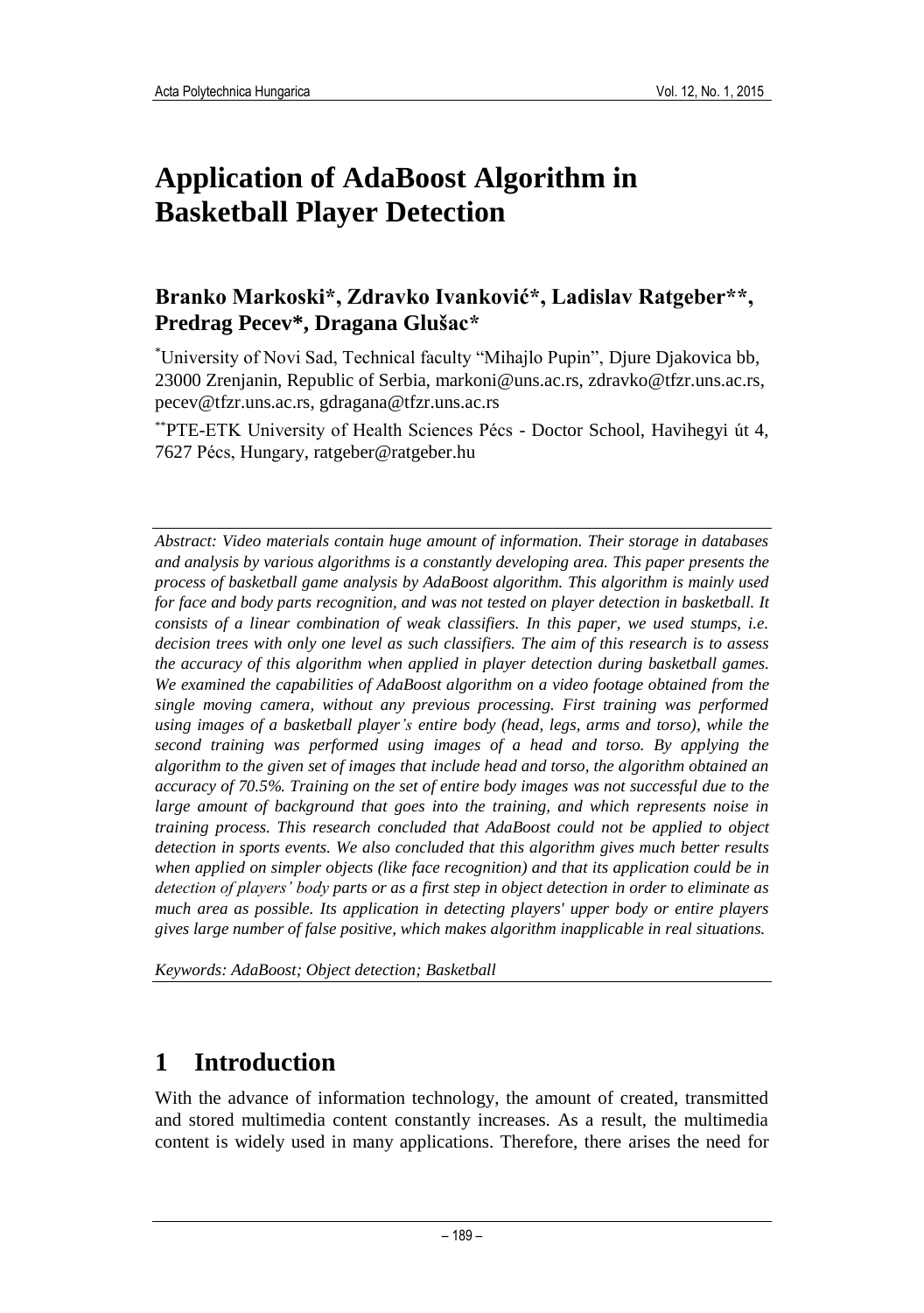its organization and analysis, both from commercial and academic aspects. Computer vision represents a technology that can be applied in order to achieve effective search and analysis of video content.

Computer vision represents a process that consists of several phases [1]. First phase is initialization, which is a process of removing background and extracting objects of interest by creating their models using markers, images or predefined shapes. Next phase is tracking, which is a process of object recognition in successive frames. This phase lasts until the object leaves observed area, or until the tracking is terminated. Third phase is pose estimation, which in process of human recognition and represents analysis of the arms, legs, torso and head, according to which the object is classified into one of the previously defined poses. The final phase is recognition. Recognition can be achieved by recognizing person's face or some other characteristic feature. Computer vision, therefore, consists of four phases (initialization, tracking, pose estimation and recognition), but the subject of this study is the first phase, e.g. initialization, which represents the model creation.

The model is created by players' images, which are obtained using specially developed software. This software stores one frame from video material in every 0.5 seconds on provided location in computer. From those frames, we cut rectangles that contain basketball players. These rectangles will be used in training process. Training is done with AdaBoost algorithm, which represents an oftenused algorithm in the shape recognition. It is primarily used for face and body parts recognition. The aim of this study is to assess its capabilities in order to detect players in basketball games. Images of basketball players are objects with high degree of diversity, depending on whether the player has the ball, plays defense, shoots on the basket, jumps for the ball etc. Therefore, the training set has many variations, and the goal of this research is to assess whether AdaBoost can be successfully applied in such training process. Its main feature is execution speed, which is especially important when analyzing basketball games. Coaches often want to have complete analysis of the game as soon as possible, in order to make some changes in their team play. For that reason, the use of this algorithm in the process of basketball game analysis would be useful. AdaBoost requires a large training set. Therefore, six thousand positive examples (images of basketball players) and six thousand negative examples (images that do not contain any basketball player) were used. We have combined positive and negative images in testing process (images of basketball players are "glued" over negative examples). Images combined in this way are used in order to assess the performance of AdaBoost algorithm.

The second chapter in this paper provides an overview of application of data mining in sports, as well as research related to computer vision. Basketball player recognition belongs to the broader group of analysis in computer vision that is called human motion capture. The third chapter explains AdaBoost algorithm and its variations in order to achieve better performance. The fourth chapter contains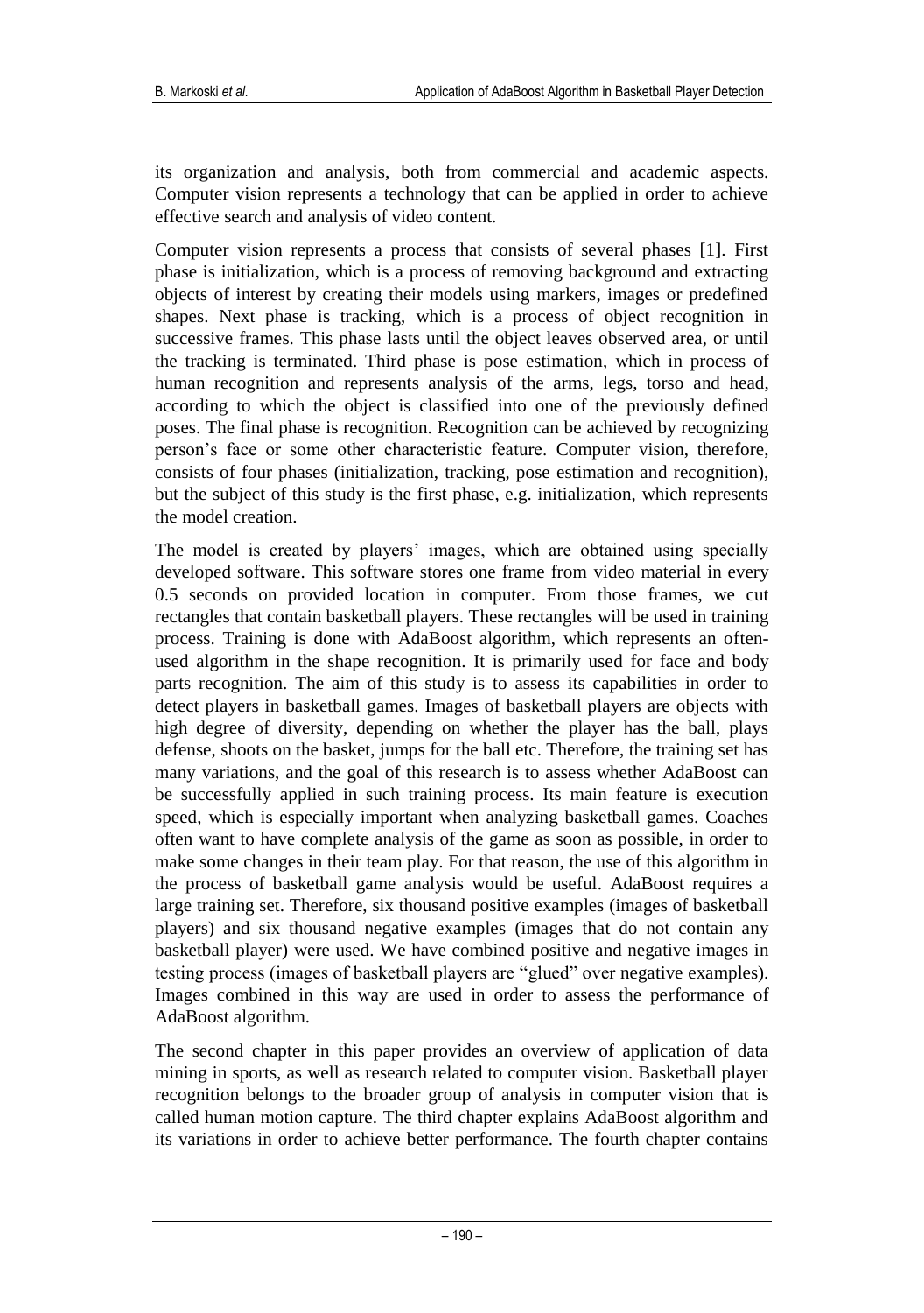the procedure for training AdaBoost algorithm, which consists of creating training set, marking positive and negative examples, training and testing. The fifth section contains conclusion remarks and further stages of computer vision that can be applied in order to create solution that can be applicable in practice.

# **2 Data Mining in Sport**

Data mining in sport is experiencing rapid growth in recent years and is gradually attracting the attention of largest sports associations. Baseball team Boston Red Sox and football club AC Milan were among the first organizations that started to apply the benefits of data mining in the sports. Special merits for the introduction of data mining in the sport belong to Dean Oliver, who introduced this methodology in basketball [2], and Bill James, who did the same in baseball [3].

Before the implementation of data mining, sports organizations have relied almost exclusively on human factor. They believed that experts in a given field (coaches, managers, scouts) could successfully convert collected data into practical knowledge. As the amount of collected information increased, these organizations started looking for methods that are more practical. Appropriate usage of large amounts of data available to sports organizations led from engaging additional statisticians to adopting techniques of data mining. Application of data mining can lead to better overall team performance, by analyzing the behavior of players in certain situations, determining their individual impact, revealing the opponent's tactics and pointing possible weaknesses in play.

According to Schumaker et al. [4] in the next few years, the application of data mining in sports will face several challenges and obstacles. The biggest obstacle will be to overcome opposition to new technologies that is present in some sports organizations.

While the use of statistics in decision-making is certainly an improvement over the use of instinct of coaches, managers and scouts, statistics alone can go in the wrong direction without knowledge of the problem domain. The first part of the problem is to determine the performance metrics. A large number of existing sport metrics can easily be used inappropriately. Ballard [5] has presented a typical example of inaccuracy in data collection in basketball. He gives an example of a jump in defense, which represents the number of times a player catches the ball in defense after opponent's unsuccessful shot. In order to record the jump in defense, teammates have to block opponent players and keep them away from the basket, but only the player who catches the ball is awarded with the rebound. The second part of the problem is to find interesting patterns in data. These patterns may display movement and intentions of opponent players, reveal the beginning of injury during training or predict outcome of observed game. A practical method in finding those patterns could be application of neural networks [6] [7].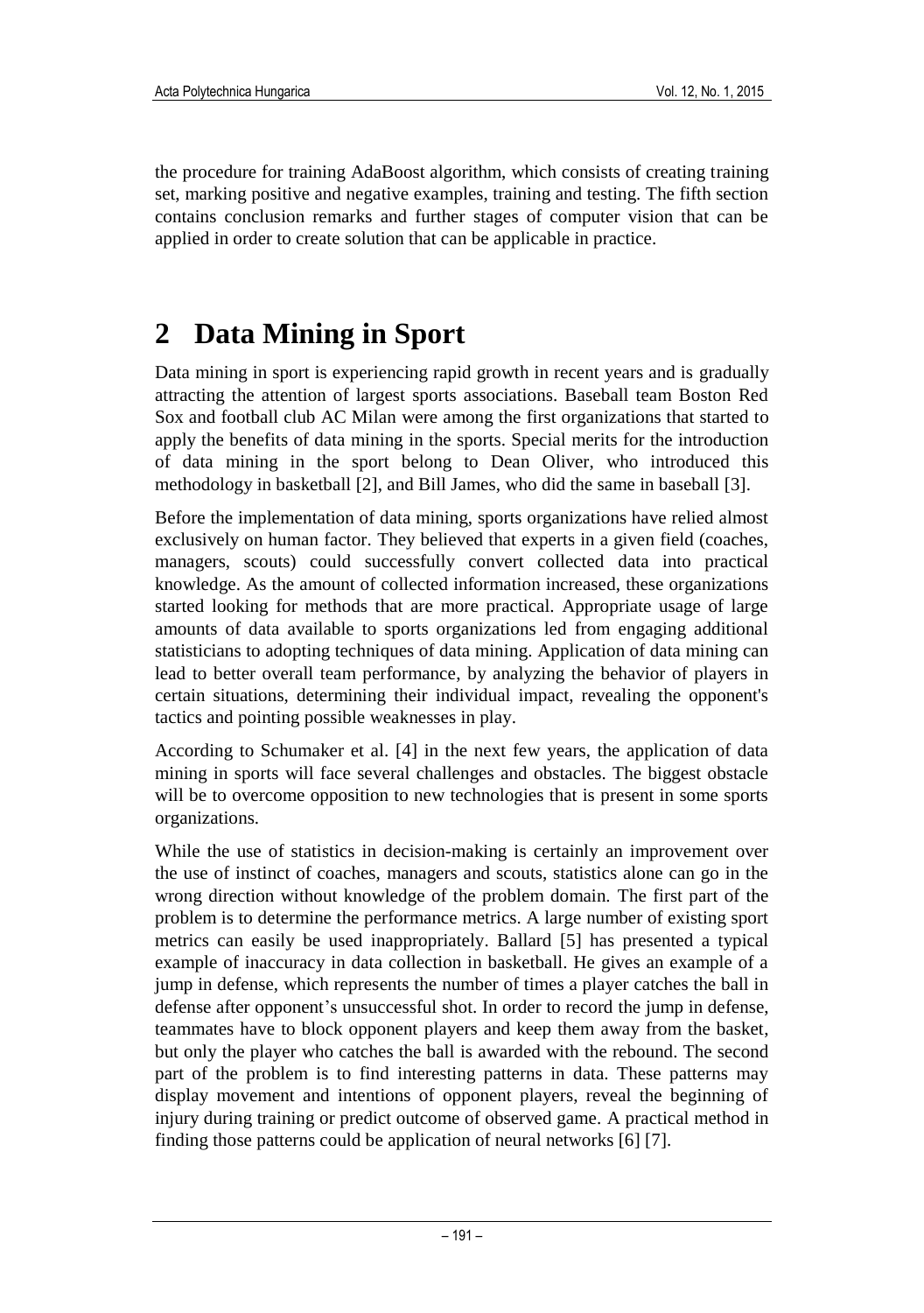With the development of technology, sports events have become available in digital form as part of multimedia databases. Search of video and multimedia content is becoming more common in sports due to large number of available tools. Automated methods of detection are used for parsing video content, and translating it into a form that can be searched [4] [8].

Traditional sports statistics has quickly become insufficient in comparison to the advantages of multimedia technology [9]. In recent years the usage of videos for recording certain events for later analysis, has become a common place. For example, baseball players in American professional league visit a team multimedia room and study different ways in which the pitcher sends the ball, in order to prepare for new game or to play correctly during the match [10]. Another technology that allowed faster analysis and transfer of video materials and knowledge obtained by their analysis is the internet  $[11]$   $[12]$ . Due to these technologies, videos are almost immediately available to players, coaches and scouts.

Multimedia analysis of sports events is presented in menu scientific papers. Among them, there are almost no papers about application of AdaBoost in basketball games. Lehuger et al. have applied AdaBoost in soccer [13], while Zahid et al have applied AdaBoost in baseball [14].

Our goal is to develop system that would automatically gather knowledge from footages of basketball games. In order to achieve this, the first step is to recognize players on the court. Next steps would involve court detection, ball and basket detection and analysis of ball trajectory.

# **3 Adaboost Algorithm**

Boosting takes its origin from the theoretical framework for studying machine learning called "PAC" (Probably Approximately Correct) developed by Kearns and Valiant [15]. They were the first who questioned whether "weak" learning algorithm, which behaves slightly better than random guessing, could be a building block for general accurate "strong" learning algorithm.

AdaBoost, short for Adaptive Boosting, is a machine-learning algorithm first formulated by Freund and Schapire [16]. It is adaptive in the sense that classifiers that come in next for execution are adjusted according to those instances that were wrongly classified width the previous classifiers. It is sensitive to noisy data and information that does not belong to the required set. However, in some situations, this algorithm may be less susceptible to memory input set in comparison to many other algorithms. AdaBoost calls the weak classifiers repeatedly, performing a series of  $t = 1, \ldots, T$  classifiers. In each execution, "weight" calculated by incorrectly classified examples increases (or, alternatively, weights of each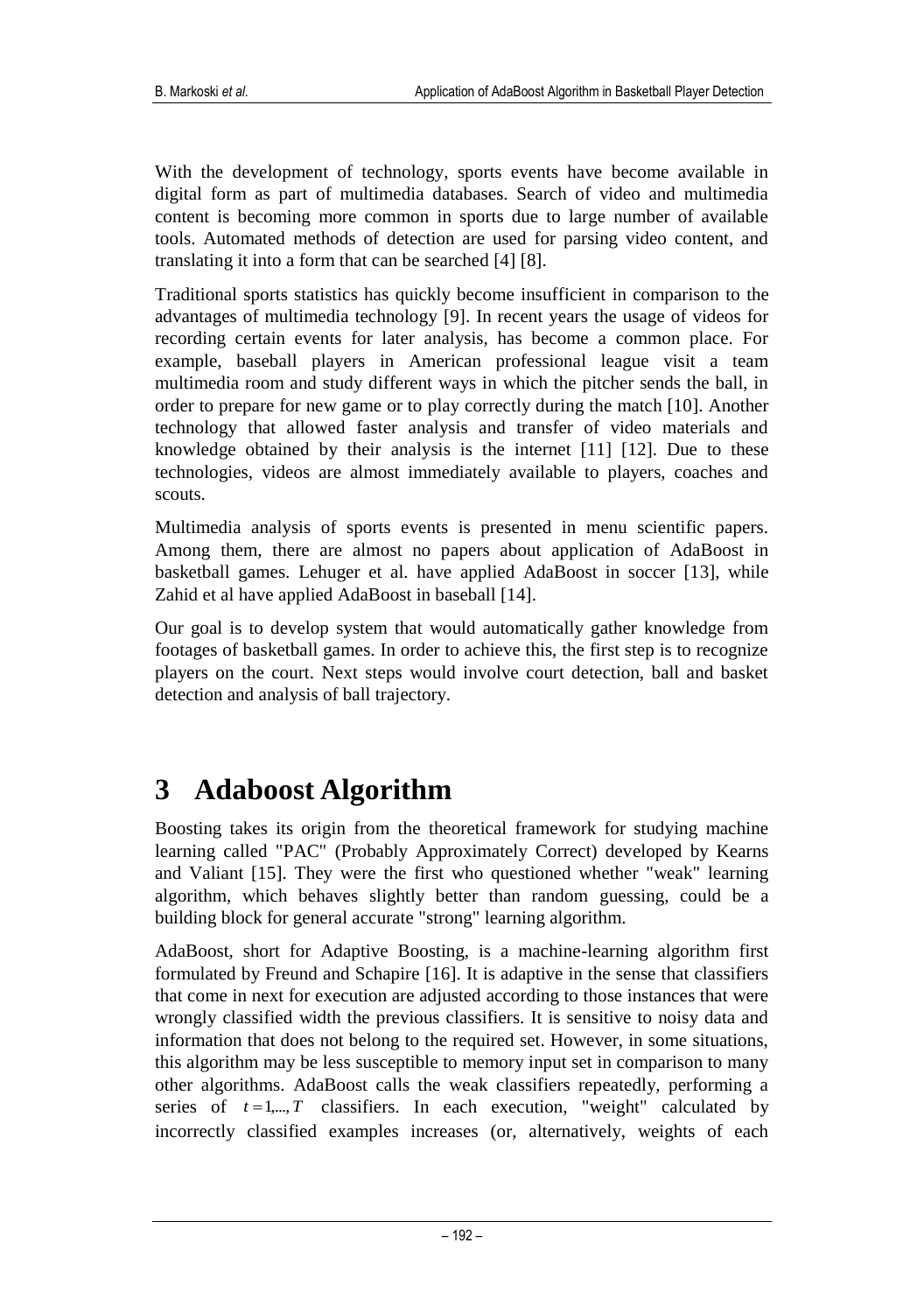correctly classified examples decreases). New classifiers are constrained to focus on those examples that were incorrectly classified by previous classifiers. This is a meta-algorithm that can be used together width a number of other algorithms in order to improve performance. Pseudo-code for AdaBoost is given in Listing 1.

Listing 1. Pseudo code for AdaBoost algorithm.

Given:  $(x_1, y_1)$ ,...,  $(x_m, y_m)$  where  $x_i \in X, y_i \in Y = \{-1, +1\}$ 

Initialize :  $D_1(t) = \frac{1}{m}$ 

For  $t = 1, ..., T$ :

- Train weak learner using distribution  $D_t$
- Get weak hypothesis  $h_t: X \to \{-1, +1\}$  width error

 $\varepsilon_t = \Pr_{i \sim D_t}[h_t(x_i) \neq y_i]$ 

Choose:

$$
\alpha_t = \frac{1}{2} \ln \left( \frac{1 - \varepsilon_t}{\varepsilon_t} \right)
$$

Update:

$$
D_{t+1}(t) = \frac{D_t(i)}{Z_t} \times \begin{cases} \varepsilon^{-\alpha_t}, & \text{if } h_t(x_i) = y_i \\ \varepsilon^{\alpha_t}, & \text{if } h_t(x_i) \neq y_i \end{cases} = \frac{D_t(i) \exp(-\alpha_t y_i h_t(x_i))}{Z_t}
$$

Where  $Z_t$  is a normalization factor (t is chosen so that  $D_{t+1}$  will be a distribution). The output is the final hypothesis:

$$
H(x) = sign\left(\sum_{t=1}^{T} \alpha_t \mathbf{h}_t(x)\right)
$$

The algorithm receives as input some training set  $(x_1, y_1), \dots, (x_m, y_m)$  where each  $x_i$ belongs to a particular domain or instance space  $X$ , and each label  $y_i$  is in label space Y. In most cases, it is assumed that  $Y = \{-1, +1\}$ , except when looking at extending of AdaBoost with more classes. AdaBoost calls "weak" learning algorithm repeatedly in  $t = 1, \ldots, T$  execution steps. One of the basic ideas of the algorithm is to maintain a distribution or set of weights over the training set. Weighting distribution in training example  $i$  in step t is denoted by  $D_t(i)$ . At the beginning, all the weights are placed on the same value, but at each step, the weights of incorrectly classified examples are increased and the weak learning algorithm is forced to focus on more difficult examples in training set.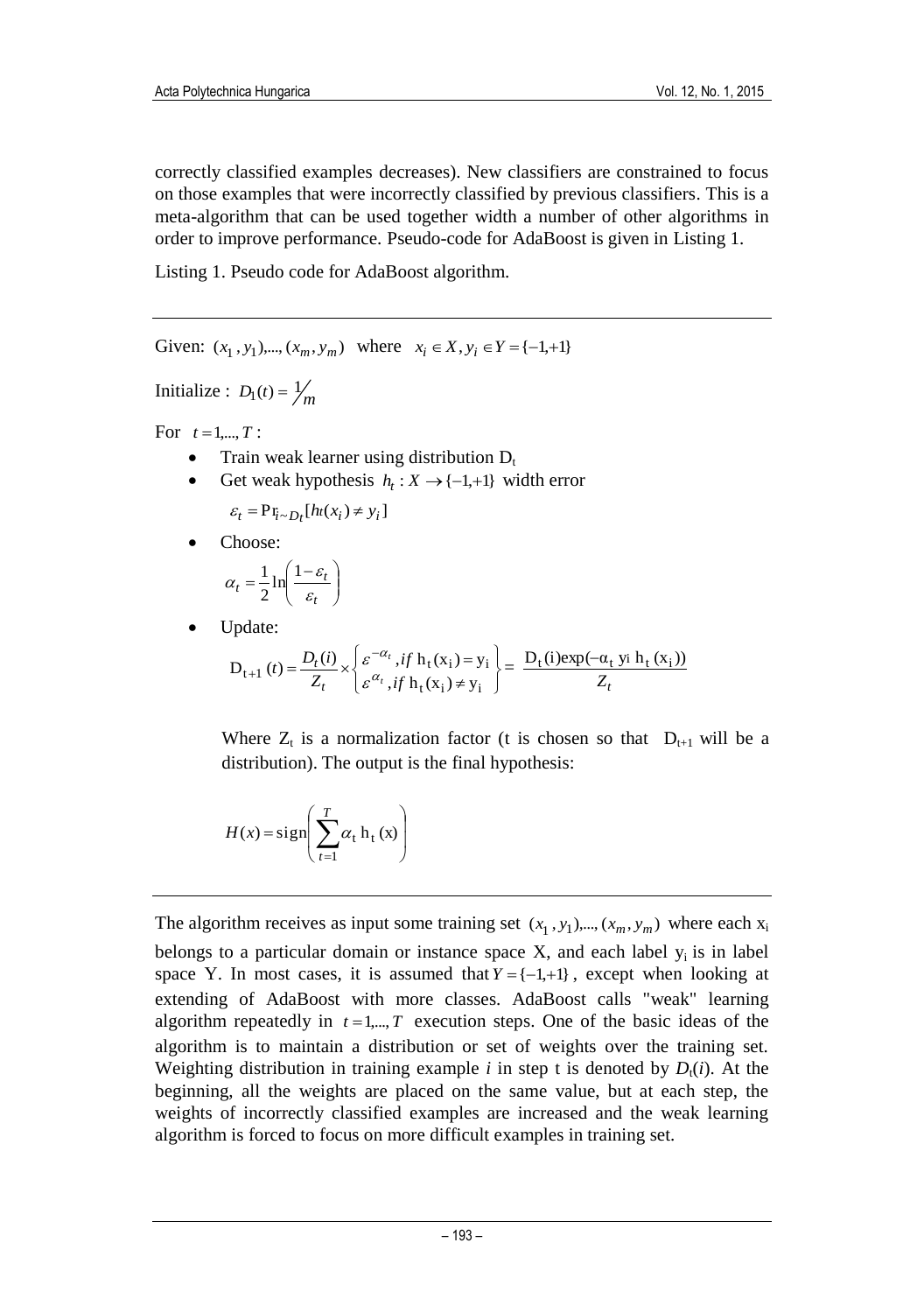The task of the weak learning algorithm is to find a weak hypothesis  $h_t: X \to \{-1, +1\}$ , which corresponds to the distribution  $D_t$ . The accuracy of the weak hypothesis is measured by its error:

$$
\varepsilon_t = \mathbf{P} \mathbf{r}_{i \sim D_t} [h_t(x_i) \neq y_i] = \sum_{i: h_t(x_i) \neq y_i} D_t(i)
$$
\n
$$
(1)
$$

The previous expression shows that the error is measured in accordance to the distribution  $D_t$  over which the weak learning algorithm was trained. In practice, the weak learning algorithm can be any algorithm that uses weights  $D<sub>t</sub>$  from the training set.

Looking at the example of recognizing players in basketball games, *x<sup>i</sup>* represents a player (standing motionless on the court, shooting to the basket, jumping for the ball, playing defense, attempting dribbling penetration, etc.), while labels  $y_i$  show whether a given detection represents a basketball player or something else in the frame. Weak hypothesis is presumption that certain objects are players, and sub collections examined by that hypothesis are selected according to the distribution  $D_{t}$ .

When it comes to the hypotheses  $h_t$ , AdaBoost determines parameter  $\alpha_t$ . Intuitively,  $\alpha_t$  measures importance assigned to the hypothesis  $h_t$ . Listing 1 shows that  $\alpha_t \ge 0$  if  $\epsilon_t \le \frac{1}{2}$ , and that  $\alpha_t$  increases its value for error  $\epsilon_t$  becomes smaller.

Next step is to update distributions  $D_t$  by using rules shown in Listing 1. The effect of this rule is to increase the weight of examples that are misclassified by the hypothesis  $h_t$ , and to reduce weights of well-classified examples. Thus, the weights are trying to concentrate on "harder" examples.

The final hypothesis *H* is weighted majority of votes of *T* weak hypotheses, where  $\alpha_t$  represents weight assigned to hypothesis  $h_t$ .

In practice, AdaBoost has many advantages. It is fast, simple and easy to program. AdaBoost does not have any parameters that have to be adjusted separately (except for the number of steps *T*). On the other hand, actual performances of boosting in a particular problem are largely dependent on data and weak learning algorithm. In accordance with theory, boosting can give wrong results when there is not enough data for training, when weak hypothesis are very complex, or when weak hypothesis are too weak.

In 2001, Viola and Jones [17] presented their work that was a milestone in the implementation of AdaBoost algorithm. Their work had three important contributions in fast and accurate image analysis:

- Appliance of integral images
- Learning classification functions
- Cascade creation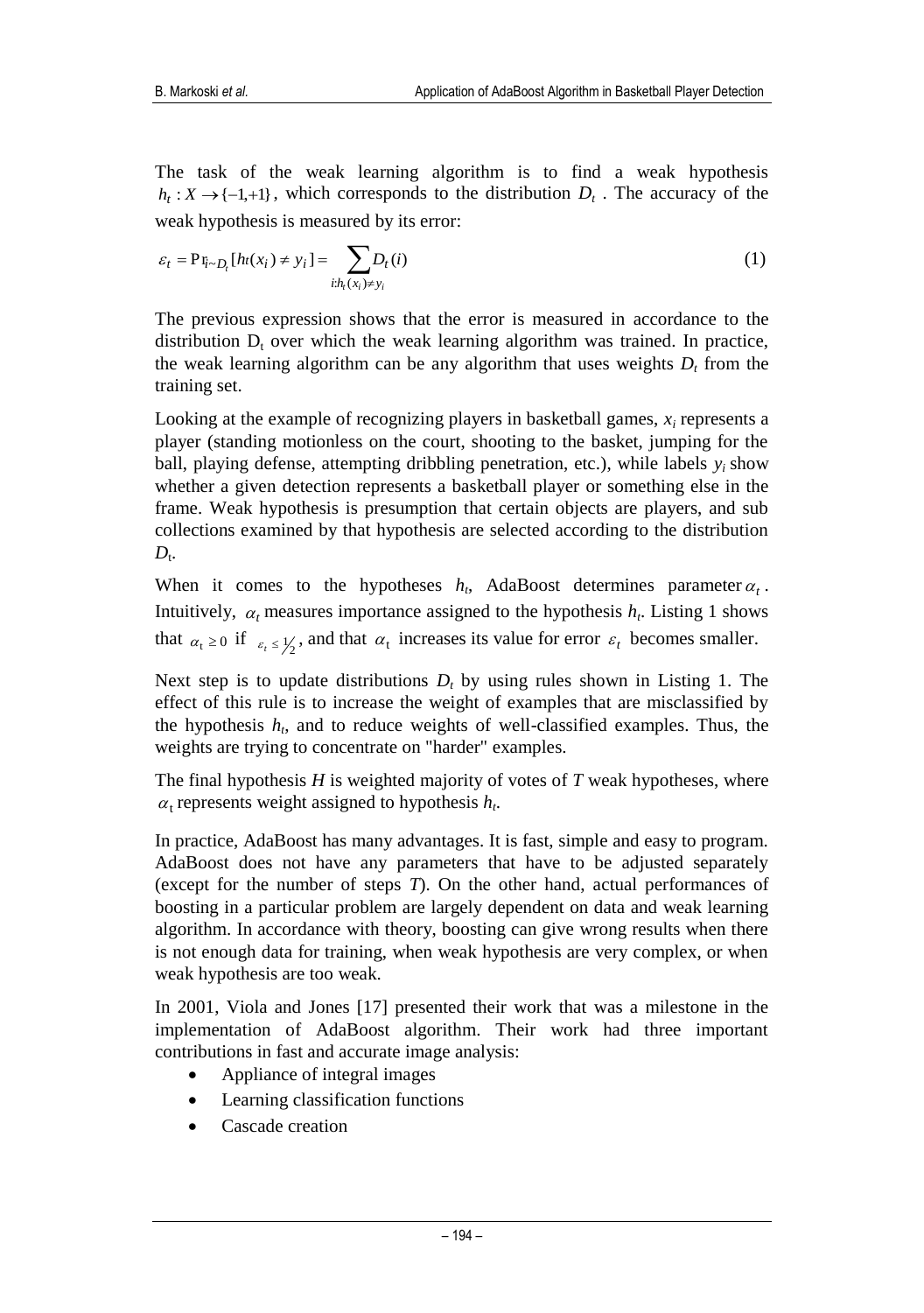### **3.1 Stump**

In this paper, we used stump as a weak learning algorithm. Stump is a machinelearning model that consists of a decision tree width one level. In other words, it is a decision tree width one internal node (root node) that is directly related to endnodes. Stump gives a prediction based on the value of a single input. It is sometimes called 1-rule. An example of stump is shown in Fig. 1.

Depending on the type of input characteristic, there are several variations. For nominal characteristics, a stump can be created that contains a leaf for each possible characteristic value, or stump width only two leafs where first leaf corresponds to one category of results and second leaf corresponds to all other categories. For binary characteristic, these two approaches are the same.



Figure 1 Functional structure of the system that analyzes the movements of the human body

## **4 Creating Model of Basketball Players**

In order to create a model of basketball players, AdaBoost algorithm is applied over the training set, without any previous processing. During the process of training a new classifier, it is necessary to go through several stages:

- 1. Image acquisition
- 2. Example creation
- 3. Training
- 4. Testing

## **4.1 Image Acquisition**

Different sources can be used in image acquisition process. Since the aim of this paper is player detection in basketball games, the training process uses videos broadcasted by television stations. These videos are stored in multimedia database. In order to apply AdaBoost algorithm we use additional software. The purpose of this software is to capture one frame from the video material in every 0.5 seconds and store it in predefined location on user's hard disk. We used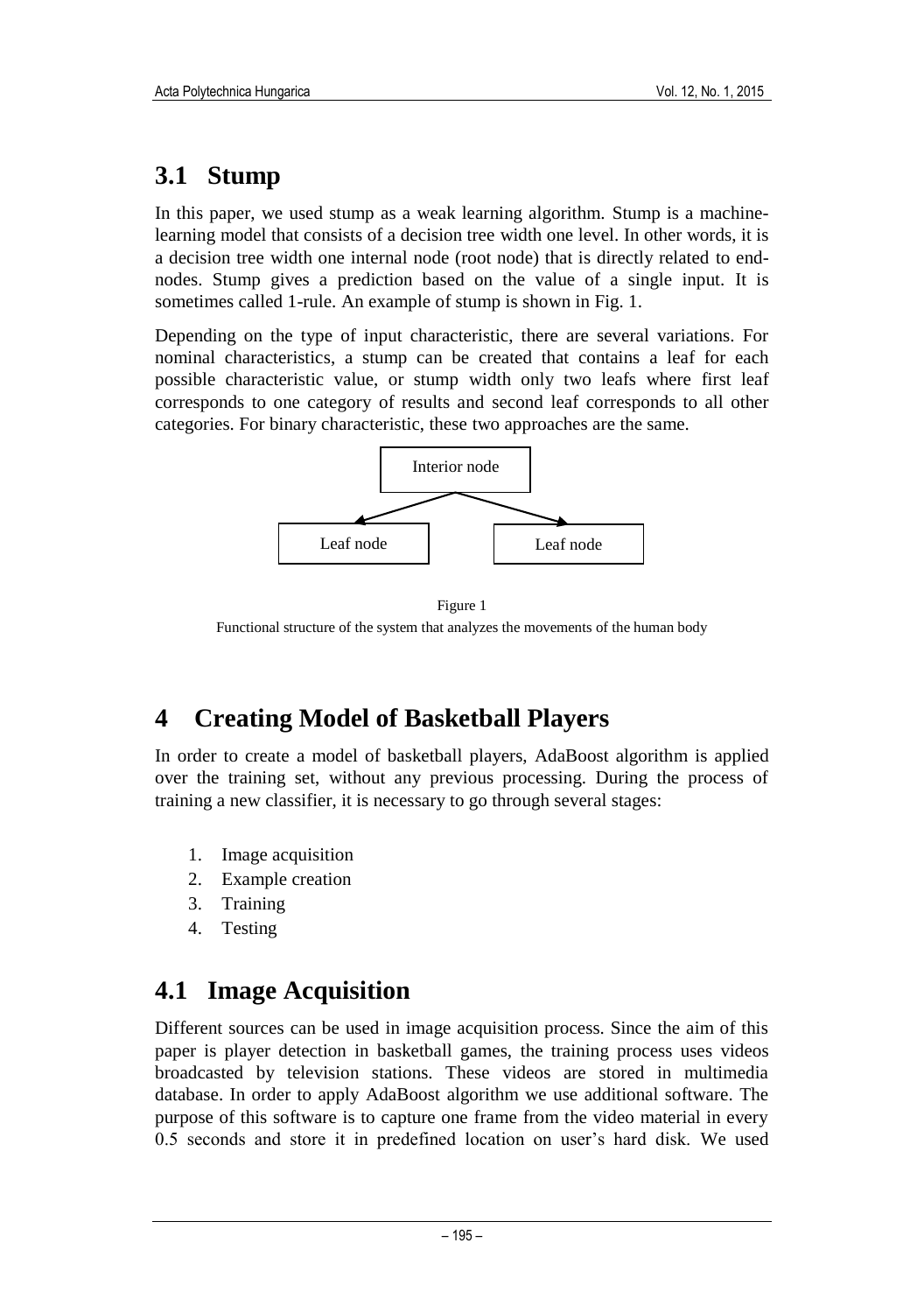SampleCreator software, which is implemented in C# programming language and .NET 4.0 framework. Frames were captured and stored using DirectShow technology. A game in NBA league lasts 48 minutes (four quarters of 12 minutes). In addition to this playtime, there are number of interruptions (fouls, time outs, breaks between periods). Including those, we can assess empirical value of the average game duration around 100 minutes. By applying this method of storing frames from single game, we get  $100 * 60 * 2 = 12.000$  frames. This provides a sufficient amount of data to train AdaBoost algorithm. This algorithm works width black and white pictures so color of shirt itself is not a major problem and an already trained algorithm can be applied on large number of games.

By using DirectShow technology, we obtain images that will mainly serve as positive examples (images that contain objects of interest). However, during the game we have frames that do not contain any player. These frames can be used as negative examples. In addition, negative examples could be found in other sources. It can be any picture without basketball players. Fig. 2 shows positive and negative examples obtained from a basketball game.



Figure 2

Positive and negative example obtained from the basketball game

Besides positive and negative examples, some frames may not fall into any of the above categories. In most cases, those frames contain basketball players with the poor display quality. Their use in the training process could direct AdaBoost algorithm in the wrong direction, because the algorithm is sensitive to the noise data. Those frames should be excluded from the training process.

## **4.2 Example Creation**

Examples are objects of interest, which are used in the training process. Depending on the look of required objects, different authors have used different sizes of training sets: 5000 examples in face detection [18], 6000 examples in pedestrian detection [19]. Training set creation is performed by cutting objects from the frames of basketball game. SampleCreator software is used for this purpose. It allows marking objects, while maintaining the ratio between width and height. Fig. 3 shows the process of marking the whole basketball players that will be used in training, as well as the process of marking player's upper body.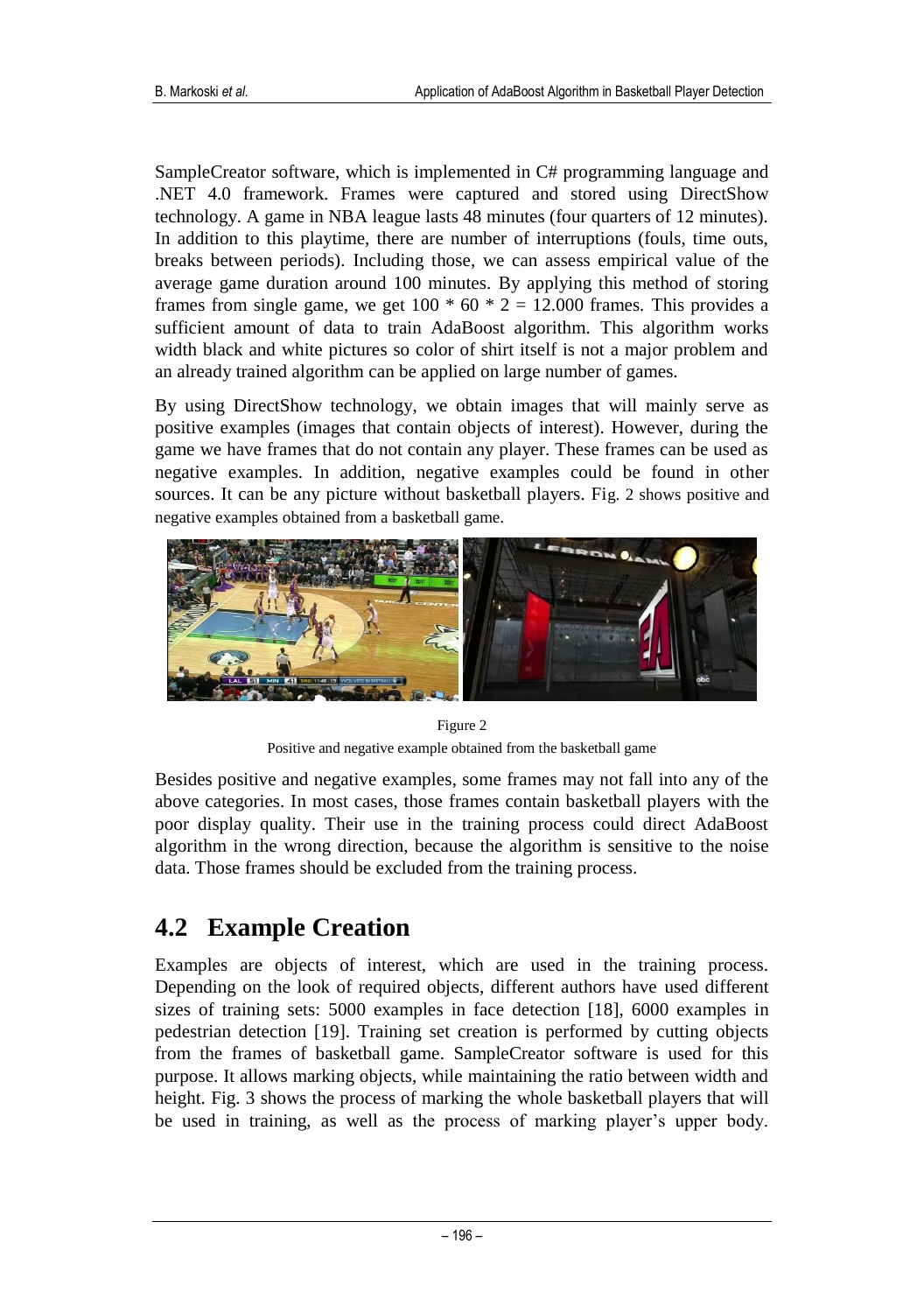Different ratios of height and width were used in marking process. In marking the whole players, ratio of 2.2 was empirically determined (e.g. width 100 px, height 220 px), while in marking the upper body, that ratio was  $1.8$  (e.g. width 100 px, height 180 px). The ratios were determined in order to optimally cover player on the observed frame. The ratio of player in one training set must be fixed, because all images in training process are scaled to same size. If ratio is not the same, some images are stretched while others are elongated.

Figures show that not all players are marked as positive examples. The reason is that some objects may adversely affect the training if they are not shown clearly, if they are entering or leaving the frame, or if other objects obscure them. If we compare images on Fig. 3, it is evident that we have not marked the same players. Some players are not marked because of the background that would enter in the training process, which would adversely affect the AdaBoost algorithm. Unmarked players will not interfere in the training process because we crop positive examples from the picture and "glue" them on negative examples at predefined locations.



#### Figure 3

Marking of whole body and upper body of basketball players by SampleCreator software

## **4.3 Training Example Creation**

In order to put labeled examples into a training set, they should be "cut" from the observed images. In addition, example size can be changed, or we can apply function that will distort the image in certain limits. The program is not able to create more training examples based on one picture. It is therefore necessary to have a sufficient number of examples, which is in various applications ranging from 5000 to 7000. The marked areas, which will be used in the training process, are shown in Figs. 4~5.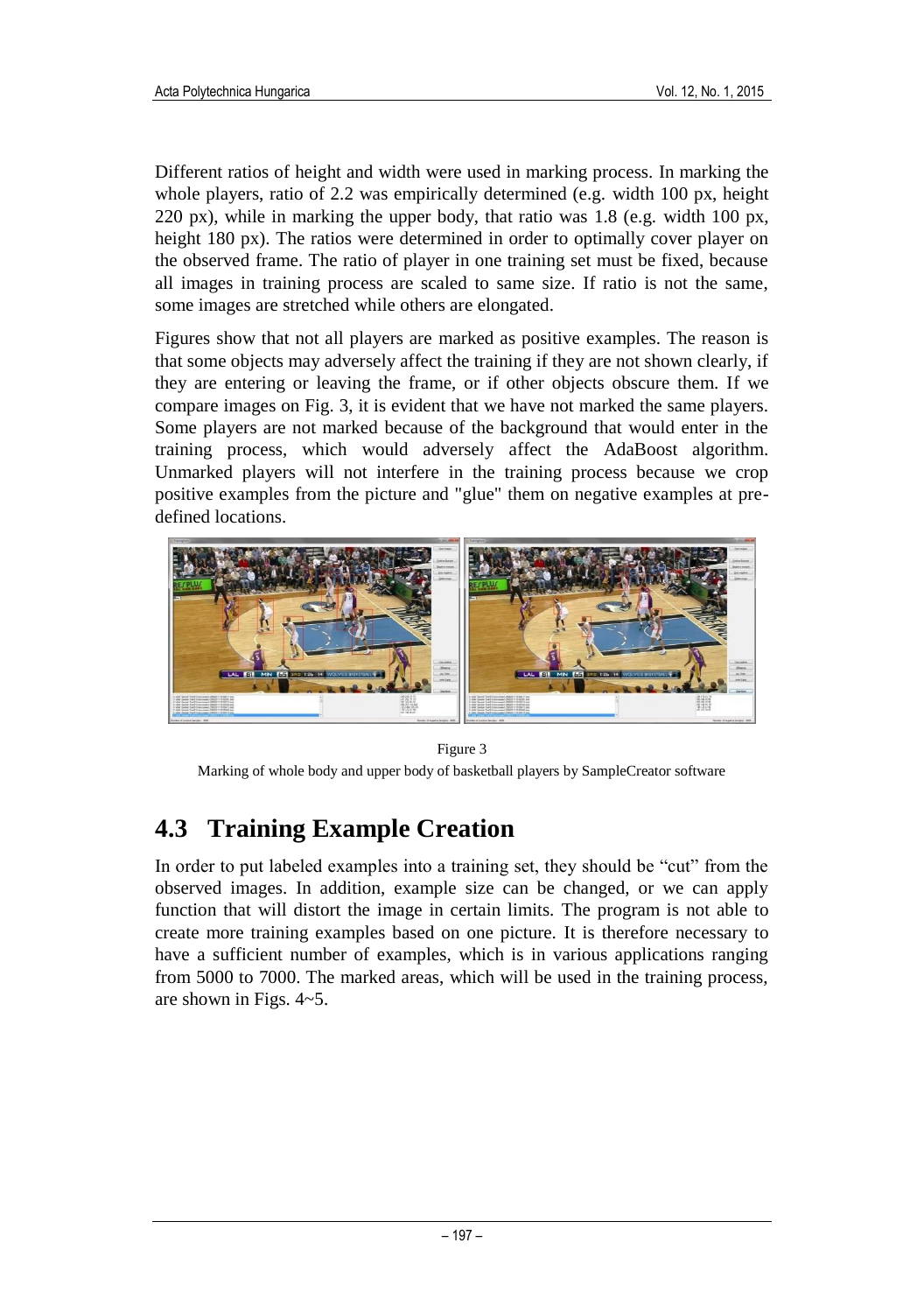

Images of whole basketball players' body that will be used in the training process

From the previous image, it can be seen that background takes a large area in the training set. Size of this area is different depending to whether a player is close to the paint (the area on the ground painted a darker color), close to the audience (the audience is much darker than the floor), or whether there are other players in its vicinity. In addition, during the game, basketball player can be in different positions depending on whether he is running, having the ball, playing defense or taking a shoot. Depending on that, their limbs can be in different position, which makes a training process much harder. Because of this, training was performed width another set of examples that included basketball player's upper body. In this training, limbs were excluded, which reduced dimensionality of the search problem. It also reduces the amount of background that is essentially a noise. Those examples are shown in Fig. 5.

In our research we have used 6000 positive examples that contain players whole body and 6000 positive examples of players upper body in order to train algorithm.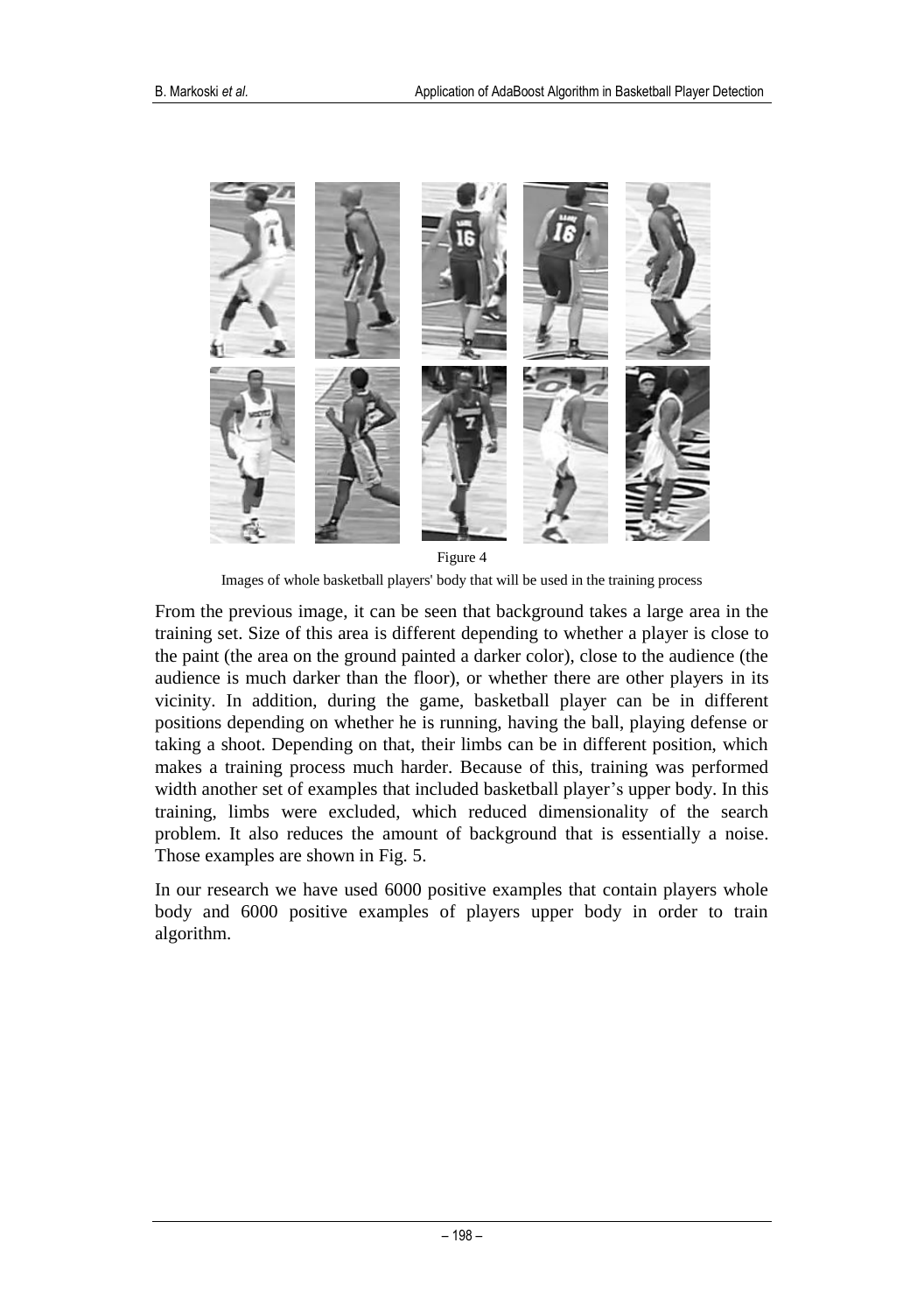

Figure 5

Images of basketball player upper body that will be used in the training process

### **4.4 Testing Example Creation**

Testing set can be created by putting one positive example over a negative example. In testing process, we used a new set of 1000 positive examples. During this process, a positive image can be resized or distorted. In this way, the application knows the exact position of the positive examples, based on which it can provide assessment of whether the algorithm recognized the positive example on the observed image. Examples of test images are given in Fig. 6.



Figure 6 Testing examples width whole body and upper body of basketball player

### **4.5 Training**

In training process, we apply AdaBoost algorithm over the previously marked examples. Regarding the size of examples in training set, Kuranov et al. [18] have shown that the best results are achieved when the dimensions of examples that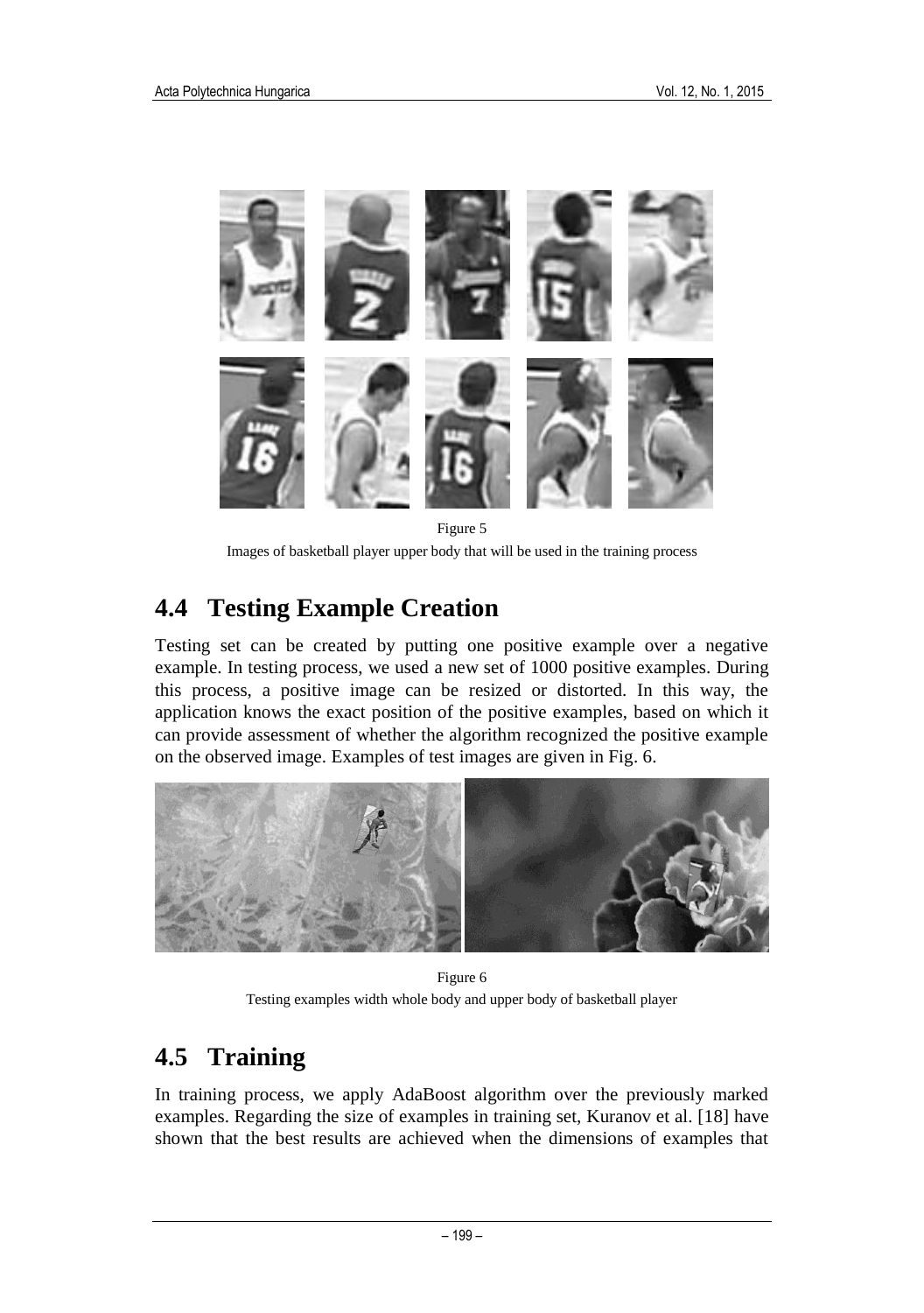contain faces are reduced to 20x20 pixels. In the training process with images that contain whole basketball players, the ratio between the width and height cannot be 1:1. Therefore images were reduced to 20x44 pixels in training with the entire basketball players (574,479 features), and 20x36 pixels for training with player's upper body (392,394 features).

The same authors have also suggested a 20-stages training. If as a training parameters we use degree of false positive of 0.5 and detection rate of 0.999, after the entire training we can expect degree of false positive of  $0.5^{20} \approx 9.6e - 07$ , and the detection rate of .  $0.999^{20} \approx 0.98$ 

During AdaBoost training on the examples that have symmetry (human face), we can apply some type of optimization that significantly speeds up the processing. This is due to the fact that in these cases only one-half (left of right) of the Haar feature is used. However, although players are objects that have symmetry, when observed during the game and in all positions in which they could be found, the application of symmetry in the training would not lead to desired results. In order to achieve higher accuracy, we used the extended set of Haar features [20] (vertical features and features rotated by 45 degrees).

GAB (Gentle AdaBoost) classifier is used in the training that puts less emphasis on outliers [21]. The main reason was the work of Kuranov et al. [18], in which they have proven that GAB algorithm achieves highest results in object detection. This classifier is also the fastest one considering the time required for training.

During the training process, we used six thousand positive examples and six thousand negative examples. Training can be completed in several sub-stages when the minimal desired degree of search is fulfilled, or when the degree of false positive is reached, because the additional phases will certainly reduce this level (0.99 after current phase  $*$  0.99 for next phase = 0.981 after next phase). A valid algorithm is the one that rejects all incorrect examples.

During the training process over the set that included images of whole basketball players, the algorithm failed to reduce the level of false positive below 0.5. The algorithm continues training until the percentage of the original examples used in training falls to 0%, i.e. until all the examples are used. This would lead to interruption of the training without the wanted result. The reason is, primarily, a large degree of diversity that is encountered in the training set. This diversity is reflected in the position of players depending on whether they are standing, walking or running, and whether they have the ball, play an active defense or shooting on the basket. Another reason is a relatively large amount of background, which is located in the training examples, and which represents a noise.

Training on the set that contains players' upper body was successfully finished. This set does not include player arms and legs and is therefore much more balanced. In addition, the amount of background in these images is far lower, as well as the noise.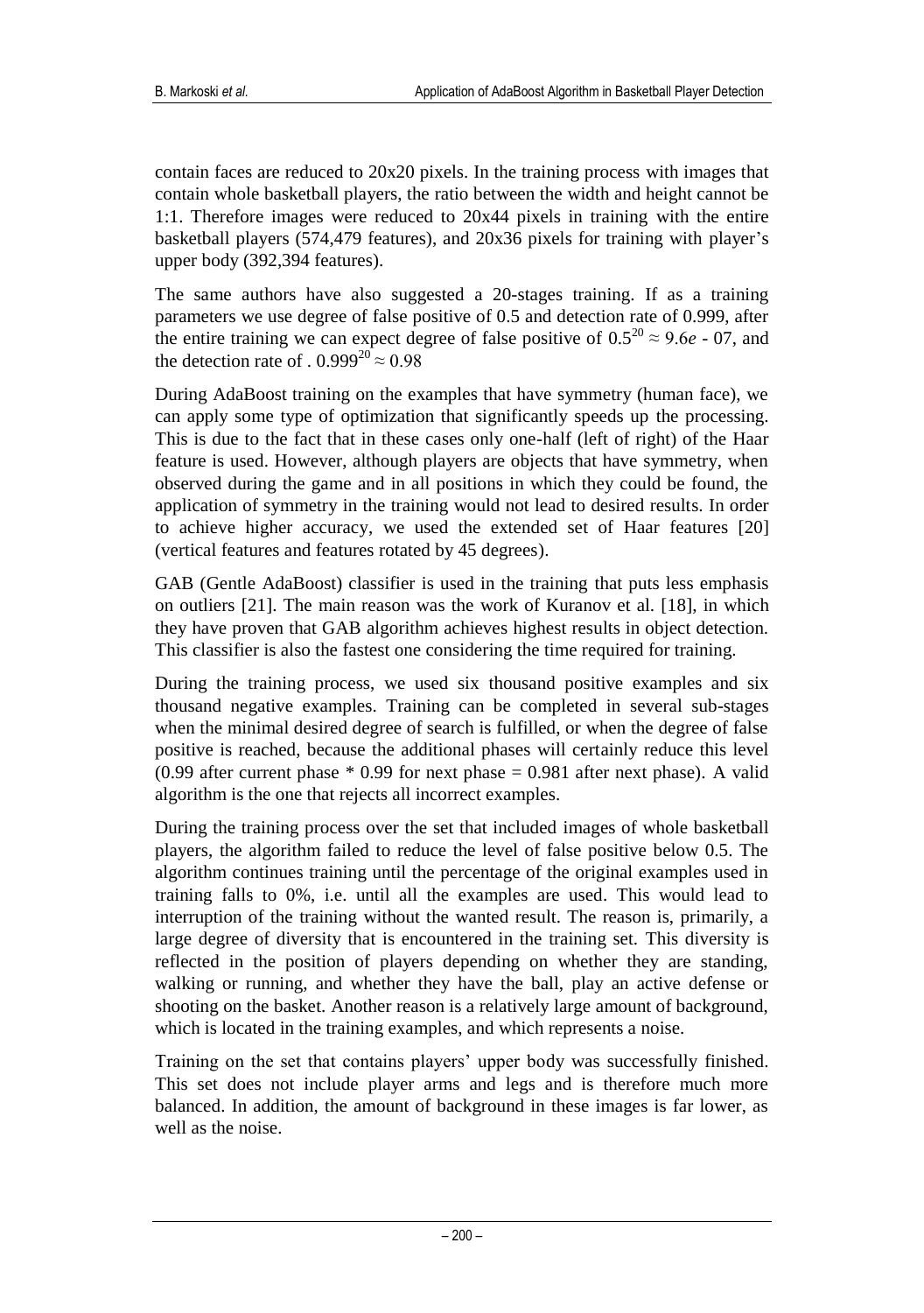If the results of training are included in the application and executed on an arbitrary example taken from a basketball game, we get the result as shown in Fig. 7. In figure we can see three images. First image is taken after twelve of twenty total stages in training process. After this step, all players are detected, but also very large number of false positive is detected (algorithm detects almost everything on the image). The second image is taken after eighteen steps in training process. After this stage, algorithm also detects all players, but there are almost twenty times more false positive detections. From the third image it can be seen that the algorithm correctly detects approximately two thirds of the players. In addition, the algorithm still gives a large number of false positive in the analysis of the audience (identified as basketball players). There are seven times more false positive then true positive detections. Among the identified objects are also some unexpected results, such as parquet parts shown in one color. The reason for such poor result is large number of diversity in training set.



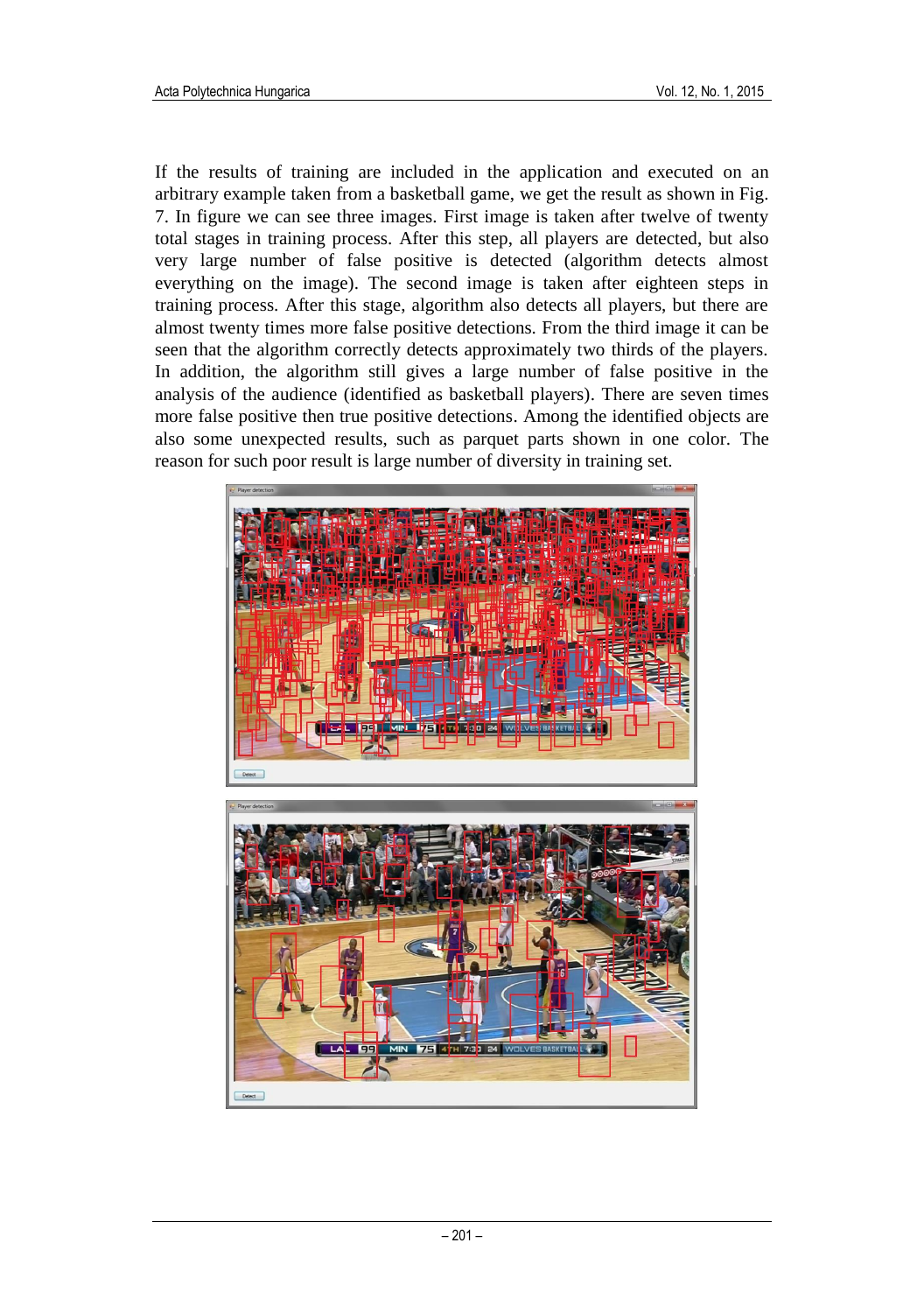

Figure 7 Result of algorithm application

# **4.6 Testing**

In order to assess the performances of a trained classifier, a set of testing images was used. Those images have precise locations for each object of interest. The tool that is used to assess performance as input receives a collection of tagged images over which the classifier is applied. The performance of output is obtained by calculating number of found objects, number of objects that are not found and number of objects that are incorrectly classified as positive.

In this paper, we measured performances of training over the set that contains upper body of basketball players, because training over the set that contains whole players was not possible. With the obtained results, a ROC (Receiver Operating Characteristic) curve was created. It graphically represents sensitivity, i.e. ratio of true positive versus false positive, for a binary classification system.

The output of the testing tool shows the number of objects that are identified (Hits), the number of objects that are not identified and which represents false negative (Missed), and the number of objects that are classified as positive, but actually are not required objects (False). Looking at all images that were used in the training process, we get that the algorithm has successfully classified 705 objects from total number of 1000 used objects (70.5%). Detection is classified as positive if it overlaps at least 60% with real area. Algorithm did not recognize the remaining 295 objects (29.5%). In addition, the algorithm has recognized 7600 objects as requested objects, though they are not. This means that the algorithm, for each successfully recognized object, averagely has to recognize seven to eight points as positive. These results can be characterized as expected when compared with other researches that have used the AdaBoost algorithm. Baluja and Rowley have used the same algorithm, trying to recognize gender based on the images that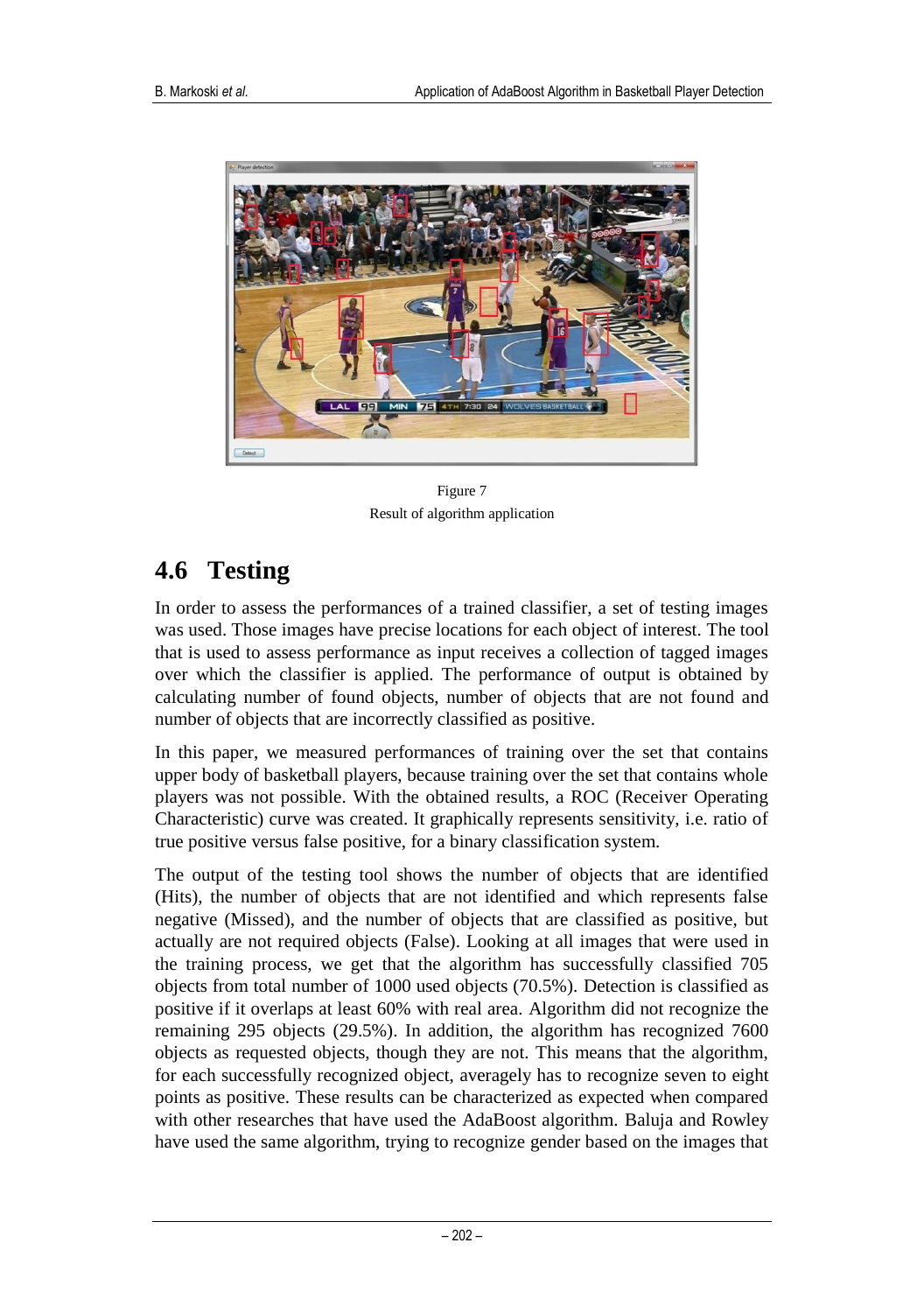contain people faces [22]. The training gave an accuracy of 80%. This is somewhat higher accuracy, but the images used in testing used a face only, which implicates minor amount of noise. When the training sets contain images with variable background, the accuracy of training process is decreasing. Yuan et al. showed differences in accuracy in recognizing faces when the background changes [23]. When the images contained different amounts of light, the resulting accuracy was 68.4%. In recognition of computer-generated characters with a constant background, AdaBoost achieves an accuracy of 90.5% [24].

When comparing our results to other papers that are also interested in player detection, our work is most similar to Lu et al. [25]. They recognize players from basketball games broadcasted via television stations by applying CRF (Conditional Random Fields algorithm) over DPM (Deformable Part Model). In their study they obtained an accuracy of 73% in player detection but much less number of false positive detection. Lehuger obtained an accuracy of 78.03% by applying AdaBoost algorithm, but algorithm was applied on soccer videos where the background is almost constant and player overlapping is much lower. Those results are shown in Table 1.

The complete output obtained after testing can be presented using ROC curves as given in Fig. 8. This curve shows recognition we can expect when we allow a certain degree of false positives. Figure shows that when we allow seven or more false positive, the level of hits is about 70%. By reducing allowed number of false positive, the percent of true positive is reduced as well. This decrease is approximately linear up to the value 2 for false positives, where the percentage of correct hits is just below 55%. By further reducing the level of false positive, the level of true positive decreases exponentially and if we do not allow false positive, i.e. when this value approaches zero, we can expect only about 25% of successful recognition.

| Researcher(s)          | Training set                                 | Result |
|------------------------|----------------------------------------------|--------|
| Baluja and Rowley [22] | Face recognition                             | 80%    |
| Yuan et al. [23]       | Face recognition with changing background    | 68.4%  |
| Hoe et al. $[24]$      | Recognition of computer-generated characters | 90.5%  |
| Lehuger et al. [13]    | Player recognition in soccer                 | 78.03% |
| Our work               | Player recognition in basketball             | 70.55  |

Table 1 Detection results of applying AdaBoost algorithm on different training sets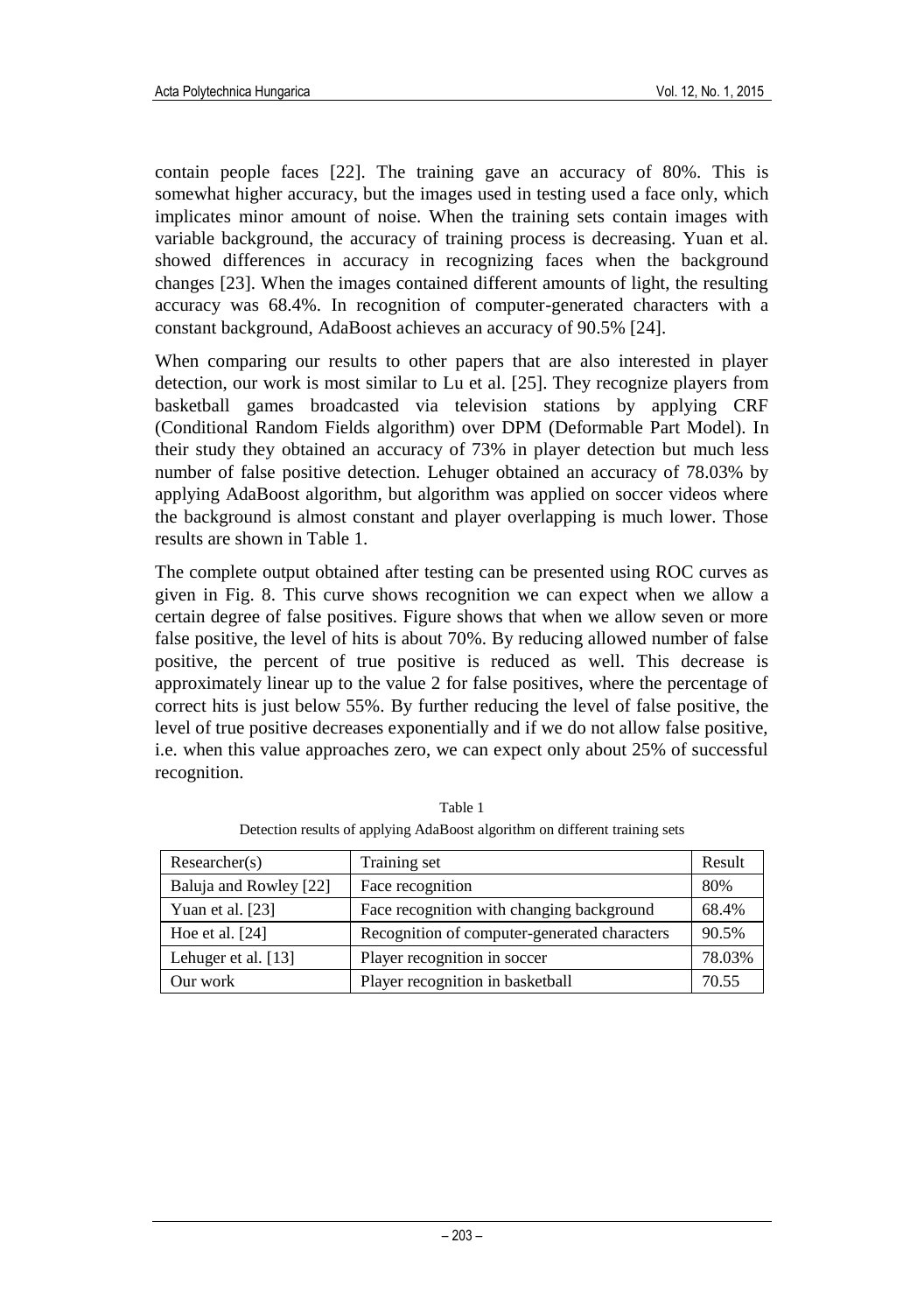

Performance presented by ROC curve

#### **Conclusion**

Application of computer vision in analysis of sport events is quite a common practice, especially in recent years. Basketball, as one of the most popular sports, does not deviate from this trend. Unlike some other sports, it is played almost exclusively in halls, which simplifies the process of analysis due to constant lighting. Additional benefits in analysis of basketball games are the facts that all players in any team have jerseys of the same color, and that a large number of players are constantly in the camera view field.

Three approaches can be applied in analyzing basketball games: an analysis using markers that are placed on basketball players, an analysis using multiple synchronized cameras that cover the whole court, and image analysis using single camera. This paper reports the third type of analysis, i.e. analysis of games using video broadcasted by TV stations. This type of analysis brings the greatest amount of assumptions and inaccuracies, because players are often obscured by other players, or are outside the current view field of active camera. Another drawback is the fact that in this type of analysis camera and objects of interest are both moving.

In player detection process, we used Gentle AdaBoost algorithm, which is trained on two sets of examples. First set of images represents entire basketball players' body (head, torso, arms and legs), while another set of images represents basketball players' upper body (head and torso). AdaBoost failed to create a classifier based on images from the first training set. The reason is the large difference in training examples. The appearance of basketball players varies greatly depending on whether they walk, run, play defense, dribble the ball or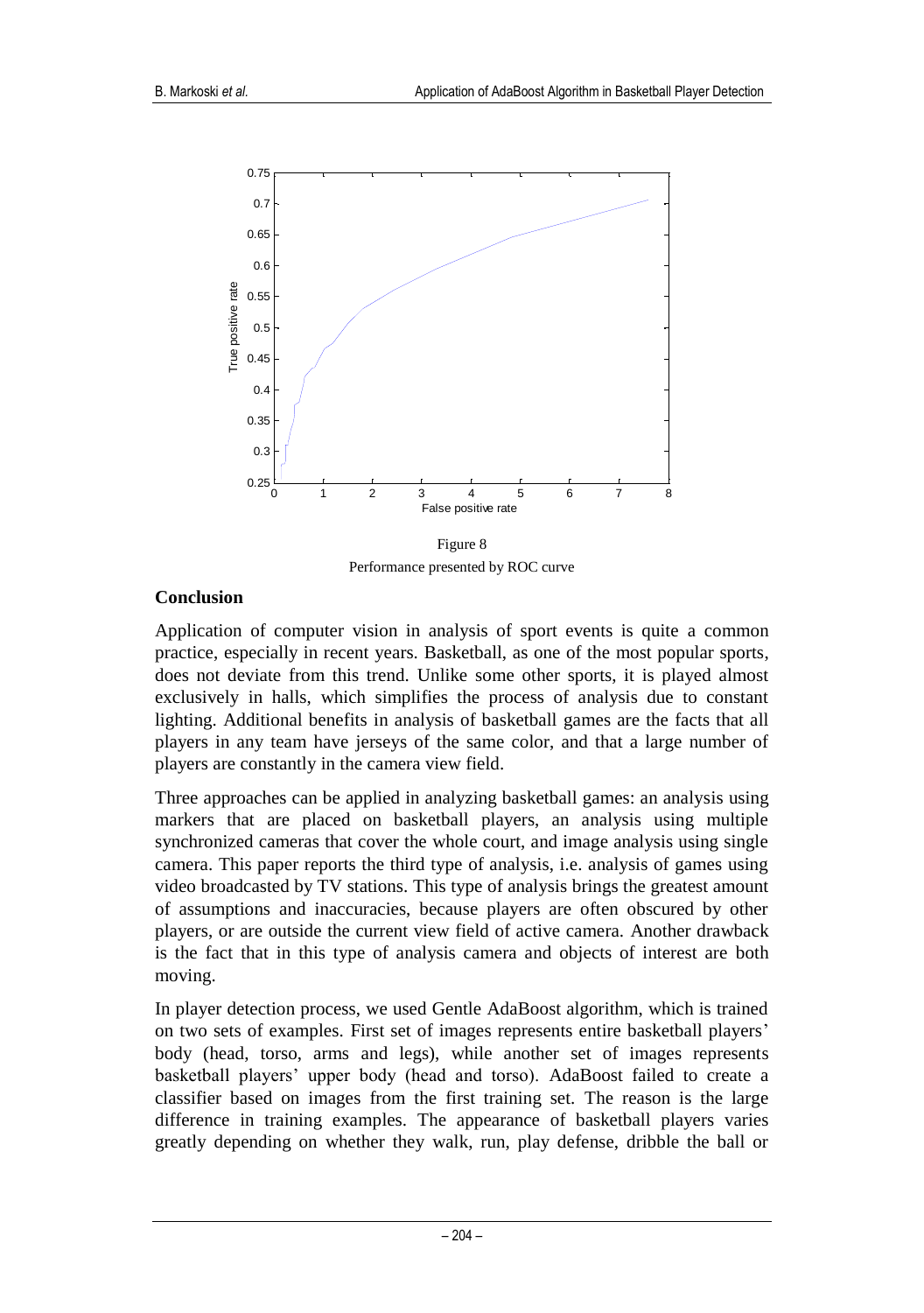shoot on the basket. In addition, all these variations occur when a basketball player is turned in some direction (towards the camera, towards a basket ...). In contrast, another training set, which included only head and torso of basketball players, contained a much smaller degree of variation. This resulted in successfully finished training process by AdaBoost algorithm, which produced a classifier that can be applied in basketball player detection. Nevertheless, the algorithm still has a number of areas in the pictures marked as basketball players (false positive).

This paper presented a degree of applicability of AdaBoost algorithm in the recognition of basketball players, without any prior processing. Obtained results are not applicable in real life situations because of low detection rate and very high rate of false positive detections. AdaBoost algorithm was applied for several reasons. The first is its speed, which is very important in players' recognition in order to get game knowledge as fast as possible. Another reason is very successful application of this algorithm in pedestrian detection on the CCTV footage. Our assumption was that the same algorithm could be successfully applied to players' recognition because that is also movement of people which is captured with the camera. However, the players move in different directions, they can be obscured by other players; a camera that captures them can pan and zoom in order enable viewers better perspective on the current action, and which is most important, their limbs (arms and legs) can be found in almost every position depending on whether they play offense, defense, jump for a ball etc.. When we take a look at pedestrian detection, we have pan, their hands are near the body and leg movements are the same. These are the reasons why AdaBoost did not give applicable results in the recognition of players in basketball games.

In order to improve obtained performances, we could apply background subtraction techniques that would leave only the objects that are likely to represent basketball players, on which the algorithm would then be applied. Further improvement would be achieved by mapping areas of interest, i.e. play field in observed application. This would remove everything that is not on the play field, which would make the search faster and more accurate. Another possible improvement would be training of AdaBoost algorithm for body parts (head, legs, arms, torso), which can then be combined in order to identify players.

AdaBoost primary characteristic is its speed. Some other algorithms achieve better results, if we observe number of identified objects, but their execution is much slower. Identifying players in basketball games is an activity that needs to be done in a short period, because coaches want to have analysis of both teams during the match, in order to make right decisions. Therefore, AdaBoost appears to be a proper solution. One possible solution to achieve better results and fewer false positive requires application of another algorithm that has better accuracy but worse execution time after classification by AdaBoost algorithm. This would not affect the overall performance, because most of the areas in the picture are already rejected by fast AdaBoost algorithm.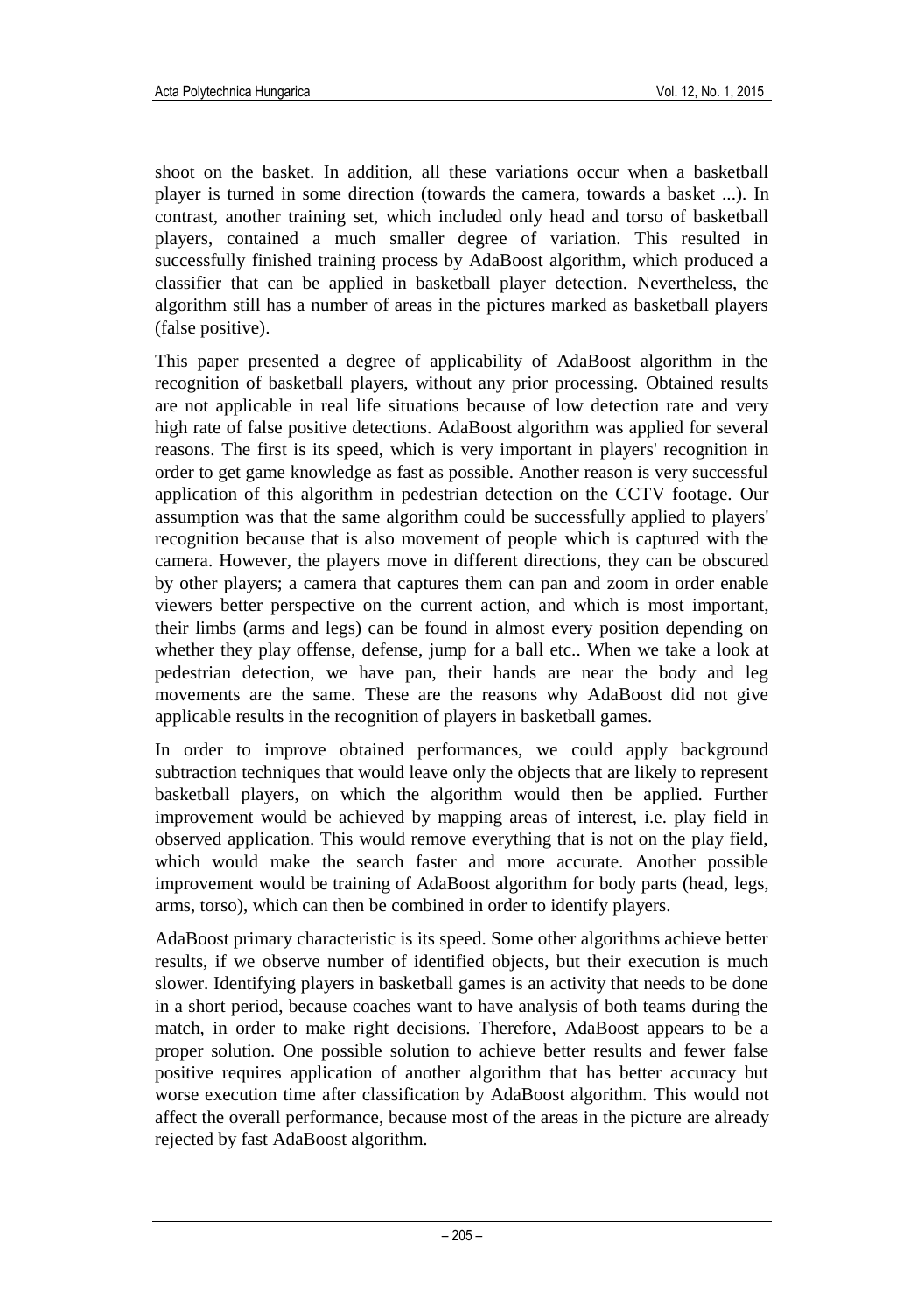#### **Acknowledgment**

Research was partially supported by the Ministry of Science and Technological Development of Republic of Serbia, through project no. 171039.

#### **References**

- [1] Moeslund, T., Hilton, A. and Kruger, V. "A Survey of Advances in Visionbased Human Motion Capture and Analysis", *Computer Vision and Image Understanding*, Vol. 104, No. 2, 2006, pp. 90-126
- [2] Dean Oliver, Using Statistics to Make Forecasts, Ph.D., University of North Carolina, 1994
- [3] Bill James, "The Bill James Historical Baseball Abstract", Villard 1985
- [4] Schumaker, R., Soliman, O. and Chen, H. "Sports Data Mining", *Springer*, 2010
- [5] Ballard, C. "Measure of success", *Sports Illustrated*, 2005
- [6] Ivankovic, Z., Rackovic, M., Markoski, B., Radosav, D. and Ivkovic, M. "Appliance of Neural Networks in Basketball Scouting", *Acta Polytechnica Hungarica*, Vol. 7, No. 4, 2010, pp. 167-180
- [7] Ratgeber, L., Markoski, B., Pecev, P., Lacmanovic, D. and Ivankovic, Z. "Comparative Review of Statistical Parameters for Man's and Women's Basketball Leagues in Serbia", Acta Polytechnica Hungarica, Vol. 10, No. 6, 2013, pp. 151-170
- [8] Vasiljevic, P., Markoski, B., Ivankovic, Z., Ivkovic, M., Setrajcic, J. and Milosevic Z. "Basket Supervisor – Collecting Statistical Data in Basketball and Net Casting", *Technics Technologies Education Management*, Vol. 6, No. 1, 2011, pp. 169-178
- [9] Lajos Izsó Péter Tóth: Applying Web-mining Methods for Analysis of Student Behaviour in VLE Courses, Acta Polytechnica Hungarica, 5(4), 2008, pp. 79-92
- [10] Lewis, M. "Moneyball: The Art of Winning an Unfair Game", *W. W. Norton & Company*, 2003
- [11] Markoski, B., Ivankovic, Z., Pecev, P., Milosevic, Z. and Istrat, V. "Transfer of Basic Statistical Parameters in Basketball by Internet" *Techniques, Informatics and Education TIO 06*, 2011, pp. 792-797
- [12] Vasiljevic, P., Ivankovic, Z., Milosevic, Z., Pecev, P. and Markoski, B. "Ajax Web Application for Basketball Statistics", *Information and Communication Technologies for Small and Medium Enterprises*, Arandjelovac, Serbia, 2011
- [13] Lehuger, A., S. Duffner, and C. Garcia. "A Robust Method for Automatic Player Detection in Sport Videos." *Compression et Représentation des Signaux Audiovisuels (CORESA'07)*, Montpellier, France, November 2007